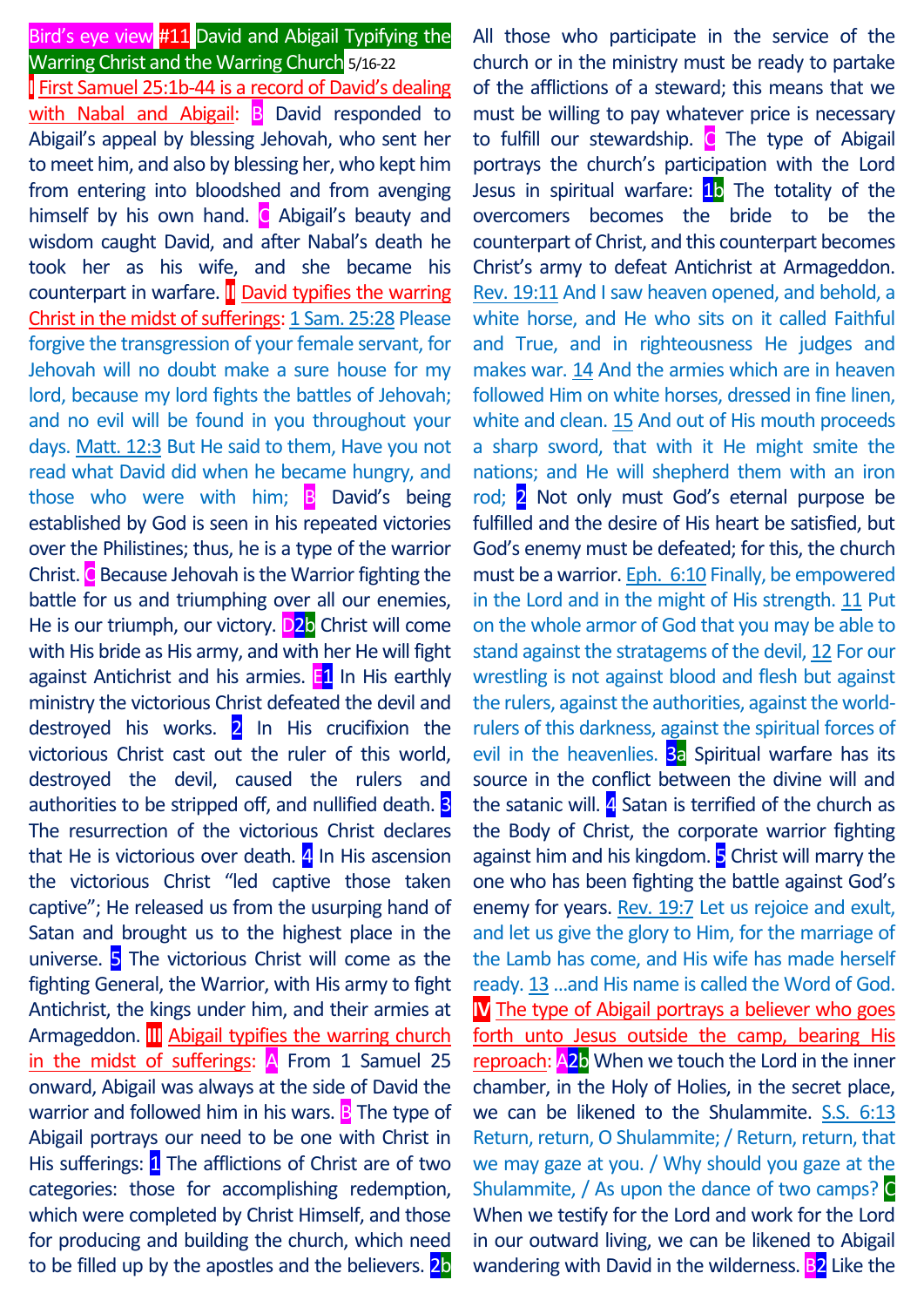Shulammite and Solomon, we remain in the palaces of ivory and fellowship with the Lord inwardly, and like Abigail, we outwardly live and work by following David to war and suffering.  $4$  Inwardly, we have the enjoyment of the Shulammite in the secret place, and outwardly, we have the public living of Abigail. Heb. 10:19 Having therefore…boldness for entering the Holy of Holies in the blood of Jesus, 20 Which entrance He initiated for us as a new and living way through the veil, that is, His flesh, 13:13 Let us therefore go forth unto Him outside the camp, bearing His reproach. 6:19 Which we have as an anchor of the soul, both secure and firm and which enters within the veil, 20 Where the Forerunner, Jesus, has entered for us….

CP1Fellowship with brothers and sisters in the

### church life, learn how to fight according to Christ who operates in us

**III** Abigail typifies the warring church in the midst of sufferings: A From 1 Samuel 25 onward, Abigail was always at the side of David the warrior and followed him in his wars:1Abigail's marriage to David typifies the church enlisted as an army for warfare. 2Abigail typifies the warring church, fighting for God's kingdom in the midst of sufferings. BThe type of Abigail portrays our need to be one with Christ in His sufferings:<sup>1</sup>The afflictions of Christ are of two categories: those for accomplishing redemption, which were completed by Christ Himself, and those for producing and building the church, which need to be filled up by the apostles and the believers.<sup>2b</sup> All those who participate in the service of the church or in the ministry must be ready to partake of the afflictions of a steward; this means that we must be willing to pay whatever price is necessary to fulfill our stewardship.

In Colossians 1:25 Paul says that he "became a minister according to the stewardship of God." This stewardship is the ministry in the New Testament. The New Testament ministry is the dispensing of the unsearchable riches of the all-inclusive Christ into the members of God's family. The apostle Paul dispensed the riches of Christ into the saints. This is what we are doing in the ministry today. In 1:24 Paul says, "I now rejoice in my sufferings on your behalf and fill up on my part that which is lacking of the afflictions of Christ in my flesh for His Body, which is the church."

This indicates that to carry out the stewardship

of God by dispensing the riches of Christ into the members of God's royal family is worth any kind of suffering, great or small…. The sufferings in which we share are for the building up of the Body of Christ. They are in no way related to the accomplishment of redemption.

The church is both the bride who is presented to Christ and the warrior who fights with Him against God's enemy. At His coming again, the Lord Jesus firstly will meet His bride. After receiving the bride, Christ and the overcomers will enter into battle against the enemy.

Rev. 19:7 Let us rejoice and exult, and let us give the glory to Him, for the marriage of the Lamb has come, and His wife has made herself ready. 13…His name is called the Word of God. 14 And the armies which are in heaven followed Him on white horses, dressed in fine linen, white and clean.

#### Application to young people, college students, new ones

Abigail, who fought with David, typifies the church that fights with Christ. Since you are a member of the church of God, be strong and fight through the sufferings of tests, entrance examinations, certification exams, and job searches. To fight is to work aggressively, positively, and diligently toward victory.

Here is why you, like Abigail, can fight with the Lord, whom David typifies:

**OChurch life** You are a member of the church that Abigail typifies. It is wonderful that you can have fellowship with brothers and sisters in the church life. In this fellowship you can learn how to fight by faith.

**2**Operation of indwelling Christ<sub>Col.</sub> 1:29 For which also I labor, struggling according to His operation which operates in me in power. The indwelling Christ is operating, allowing you to experience Him, to share Him with others, and to build His body. Testimony After I was saved, I realized that the cause of my going down life before I was saved was that I didn't fight. Because of my lazy and passive nature, I thought "fighting" would be exhausting and avoided "fighting". However, the result was Going down.

After I was saved, I gradually began to fight with the Lord. At first, I was able to work hard with the Lord in aikido club activities at university. I was not very good at exercising because I'm bad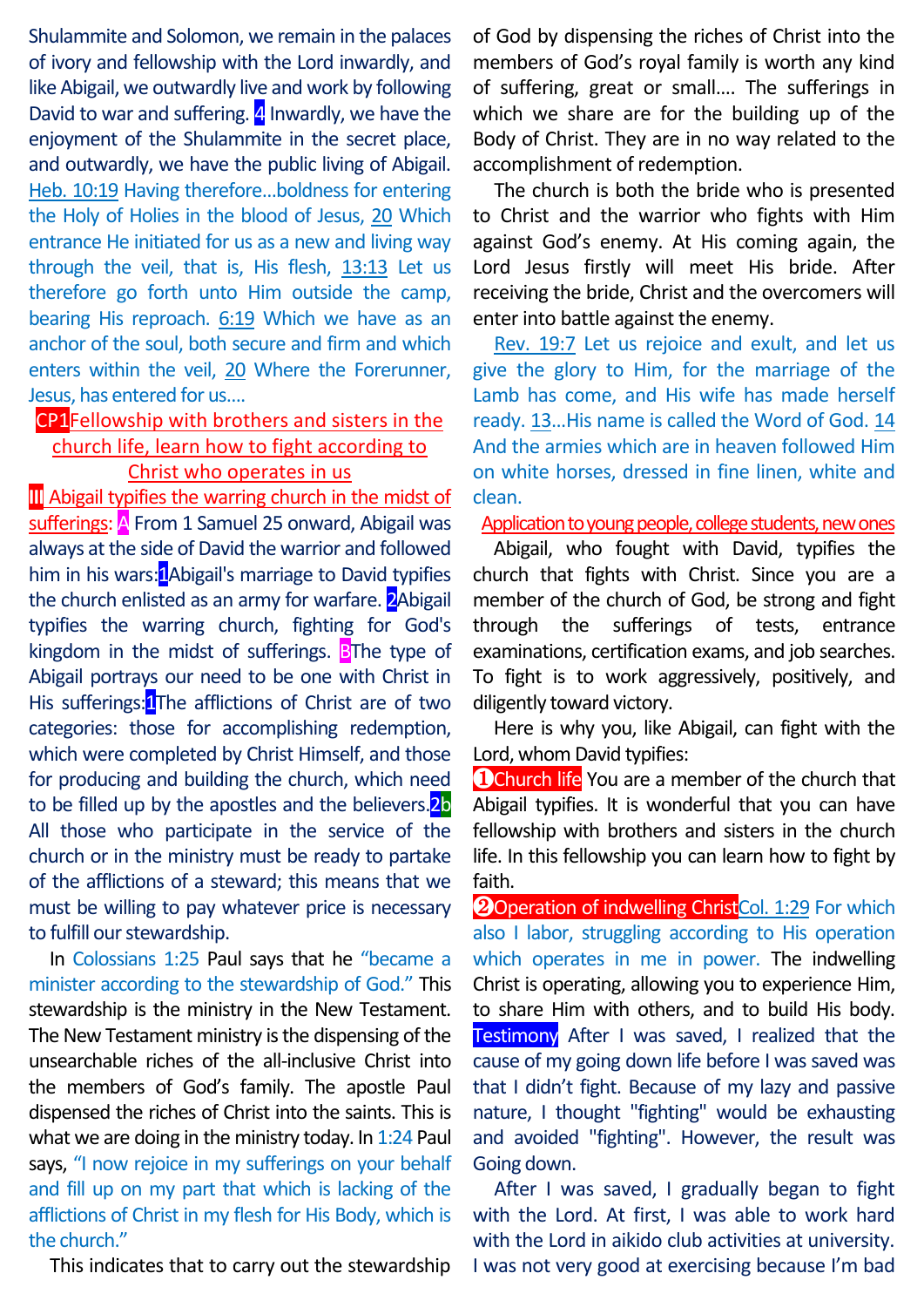at sports, but fighting with the Lord helped me improve. It was then that I realized something important. It was that "it takes a lot more time to learn a movement than others, but if you put in the time, you can do it as well as or better than others. I used to give up because I could not improve immediately like others. But now that the Lord was with me, I am able to persevere a little longer and break through. I noticed the problem with me which was seeing the situation in front of me that I could not do, and had given up on them. Then, because of my faith in the Lord, I found myself able to work a little harder now, and I thanked the Lord and was filled with joy. And my faith was greatly strengthened.

After this, I fought with the Lord by preaching the gospel. And to my surprise, many people were saved. Later, I began to labor and fight with Him for the Lord's testimony in my pharmacy studies, which I was not very good at. I have experienced the Lord as understanding, wisdom, perseverance, and breakthrough in my graduate school examinations and researches. I thank the Lord.

Prayer Oh Lord Jesus, as a member of the church, I can fight with Christ, just as Abigail fought with David. Not fighting will bring about a life of Going down. We will be strong and fight with the Lord through the sufferings of tests, entrance exams, certification exams, and job searches. For this I have fellowship with brothers and sisters in the church life, and struggle according to His operation, which operates in me in power.

## CP2Before fighting, have intimate fellowship with the Lord, experience the cross by the power of the resurrection, and endure and fight to the end

**IV**The type of Abigail portrays a believer who goes forth unto Jesus outside the camp, bearing His reproach.: A<sub>2</sub>bWhen we touch the Lord in the inner chamber, in the Holy of Holies, in the secret place, we can be likened to the Shulammite. Song of Songs 6:13 Return, return, O Shulammite;…that we may gaze at you. Why should you gaze at the Shulammite, as upon the dance of two camps? FN: two camps Here the Shulammite is likened to two armies, or camps, dancing in celebration of their victory. After he met the angels of God, Jacob divided his wives, children, and the rest of his possessions into two camps, or "two armies". The spiritual significance of the two camps as two

armies is that we are more than conquerors.…God does not want those who are strong in themselves. He wants only the feeble ones, the weaker ones, the women and children. They can become His armies because the fighting is not in their hands but in His.…Those who are counted worthy to be overcomers will be the weaker ones who depend on the Lord. **B2Like the Shulammite and Solomon.** we remain in the palaces of ivory and fellowship with the Lord inwardly, and like Abigail, we outwardly live and work by following David to war and suffering. 4Inwardly, we have the enjoyment of the Shulammite in the secret place, and outwardly, we have the public living of Abigail. CWhen a believer in Christ comes out from within the veil, the inner chamber of fellowship, he is able to take the way of the cross and follow the suffering Jesus. Heb. 10:19 Having therefore…boldness for entering the Holy of Holies in the blood of Jesus, 20 which entrance He initiated for us as a new and living way through the veil, that is, His flesh. 13:13 Let us therefore go forth unto Him outside the camp, bearing His reproach. 6:19 ... We have... an anchor of the soul, both secure and firm and which enters within the veil, 20 where the Forerunner, Jesus, has entered for us…

Every day we experience these two aspects. On the one hand, we are within the veil as the Shulammite, living in the Holy of Holies and enjoying the resurrected and glorified Christ. On the other hand, we are outside the camp as Abigail, living in the world and following the lowly Jesus.

We are outwardly walking on a narrow way similar to that of Jesus the Nazarene. Nevertheless, when people trouble, persecute, oppose, and harass us, we enjoy the resurrected Christ inwardly.

Philippians 3:10 says, "To know Him and the power of His resurrection and the fellowship of His sufferings, being conformed to His death." As far as Christ is concerned, He first experienced suffering and then resurrection. As far as we are concerned, we touch resurrection and then experience suffering. He died and then resurrected, but we resurrect and then die. No one can take the way of the cross by himself; neither can he follow the footsteps of Jesus the Nazarene by himself. It is not until a person touches and contacts the resurrected Christ within and until the resurrected Christ enters into him that he can say, "It is no longer I who live,